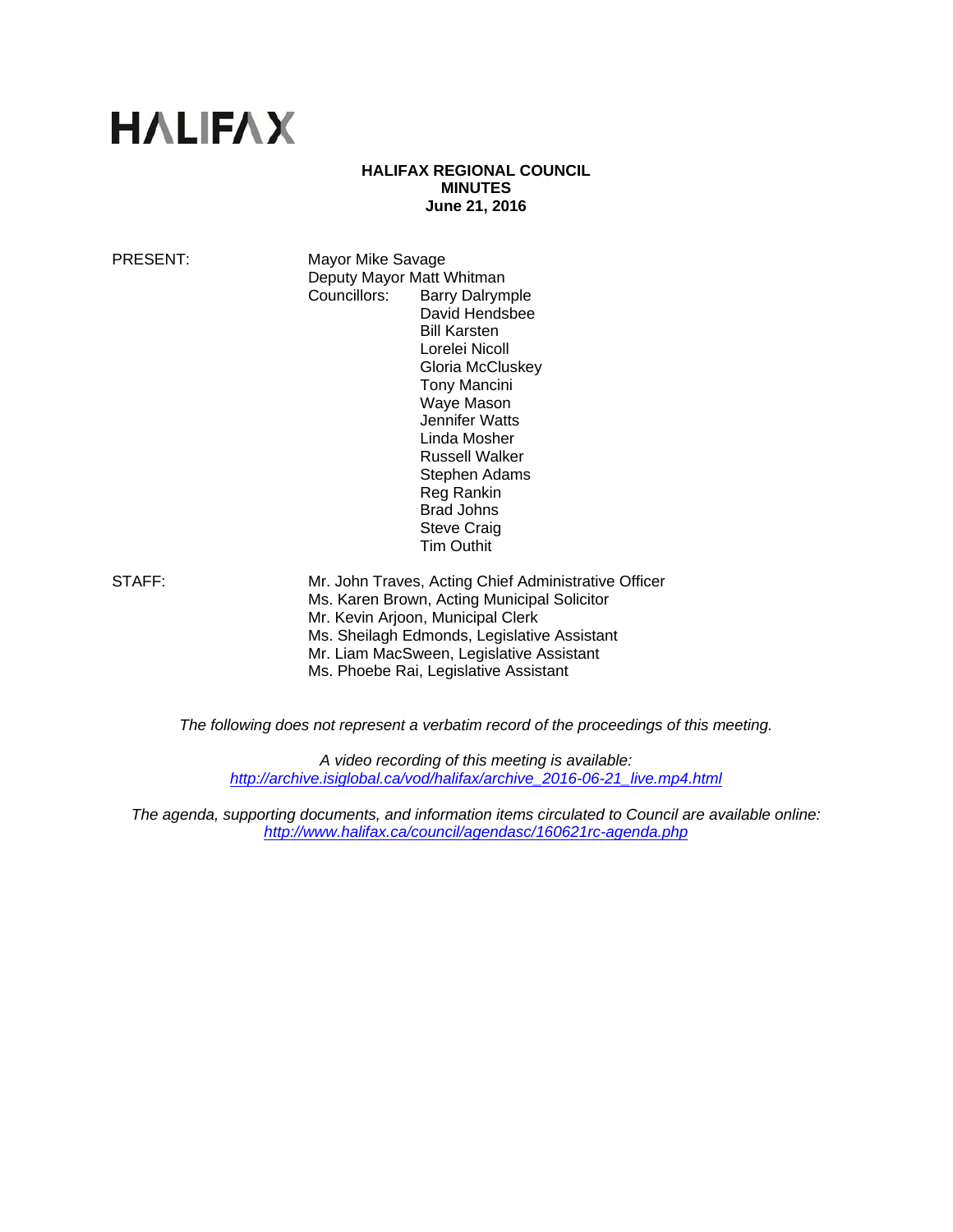*The meeting was called to order at 10:00 a.m., and recessed at 11:52 a.m. Council reconvened at 1:00 and recessed at 2:58 p.m. Council moved into an In Camera (In Private) session at 3:17 p.m. and reconvened at 5:10 p.m. Council reconvened at 6:00 p.m. and adjourned at 7:02 p.m.*

# **1. CALL TO ORDER**

The Mayor called the meeting to order at 10:00 a.m. and Council stood for a moment of reflection.

# **2. SPECIAL COMMUNITY ANNOUNCEMENTS & ACKNOWLEDGEMENTS**

Councillors noted a number of special community announcements and acknowledgements.

## **3. APPROVAL OF MINUTES – May 24 & 31, 2016**

MOVED by Councillor McCluskey, seconded by Councillor Nicoll

## **THAT the minutes of May 24 and 31, 2016 be approved.**

## **MOTION PUT AND PASSED.**

# **4. APPROVAL OF THE ORDER OF BUSINESS AND APPROVAL OF ADDITIONS AND DELETIONS**

Additions:

- 16.2.1 Councillor Rankin Personnel Matter Blue Mountain Birch Cove Lands
- 16.2.2 Mayor Savage Personnel Matter CAO Recruitment Update

Mayor Savage noted that Councillor Watts excused herself from the meeting briefly to attend an event on behalf of the Municipality, and has asked that Council wait until her return before dealing with items 14.1.9 and 14.2.1, to which it was agreed.

The Clerk noted that Councillor Mosher has advised she will be late for the meeting due to a scheduling conflict and asked that Council wait until she arrives before dealing with items 14.1.12 and 14.2.2, to which it was agreed.

MOVED by Councillor Nicoll, seconded by Councillor Walker

## **THAT the agenda be approved as amended.**

Two-third majority vote required.

# **MOTION PUT AND PASSED.**

- **5. BUSINESS ARISING OUT OF THE MINUTES NONE**
- **6. CALL FOR DECLARATION OF CONFLICT OF INTERESTS NONE**
- **7. MOTIONS OF RECONSIDERATION NONE**
- **8. MOTIONS OF RESCISSION NONE**
- **9. CONSIDERATION OF DEFERRED BUSINESS NONE**
- **10. NOTICES OF TABLED MATTERS NONE**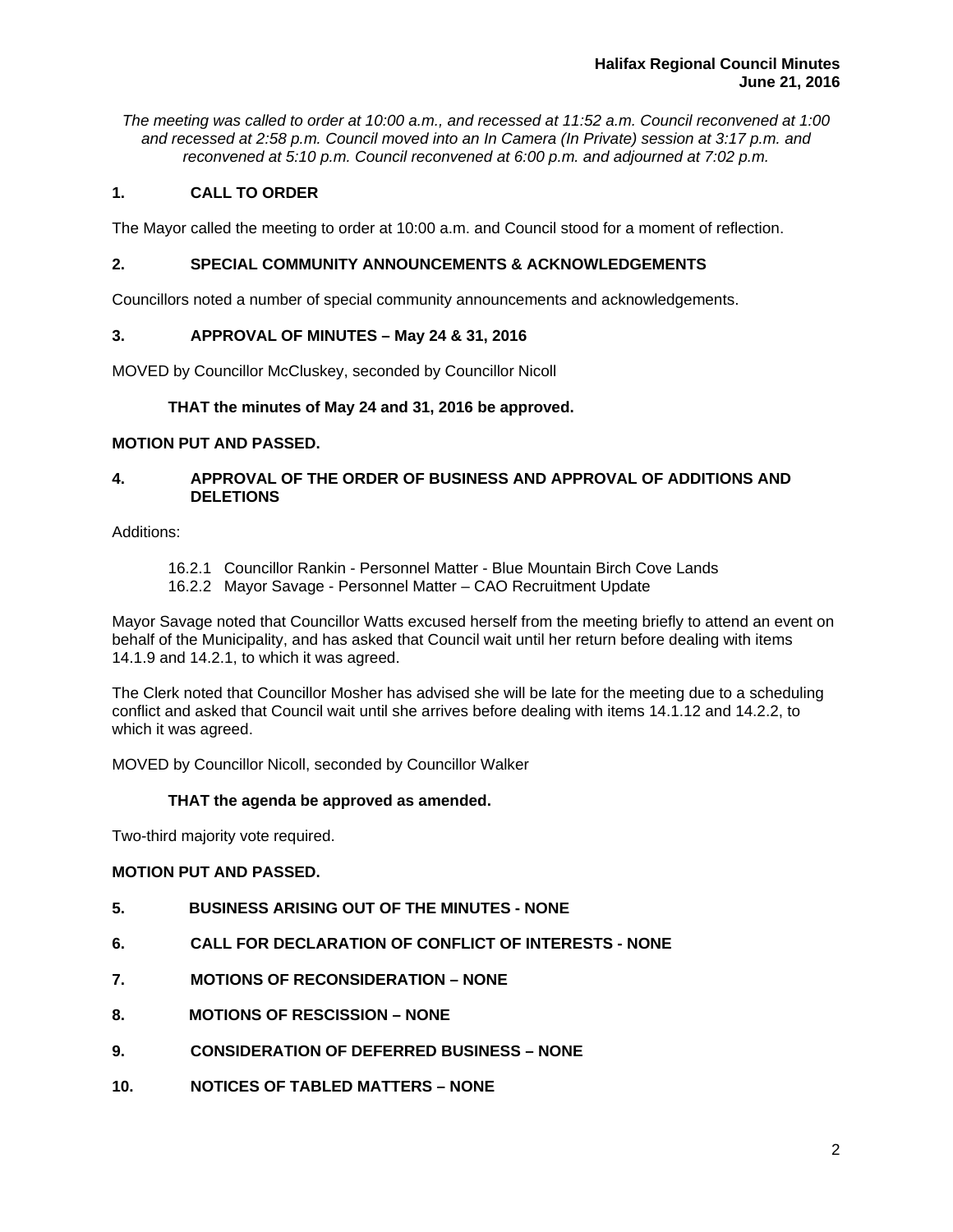## **11. HERITAGE HEARING**

## **11.1 Case H00414 – Request to Register 280 Portland Street, Dartmouth as a Municipal Heritage Property**

This matter was dealt with later in the meeting. See page 7.

## **PUBLIC HEARING**

# **11.2 By-law N-200, Respecting Noise – Exemption Application – Halifax Pride Festival**

This matter was dealt with later in the meeting. See Page 12.

## **11.3 Case 19507 – Amendments to the Regional Subdivision By-law**

This matter was dealt with later in the meeting. See Page 12.

## **12. CORRESPONDENCE, PETITIONS & DELEGATIONS**

## **12.1 Correspondence**

The Clerk noted that correspondence was received for item: 15.1. This correspondence was circulated to Council.

## **12.2 Petitions - None**

# **13. INFORMATION ITEMS BROUGHT FORWARD – NONE**

## **14. REPORTS**

# **14.1 CHIEF ADMINISTRATIVE OFFICER**

## **14.1.1 Award – Tender No. T16-177 – Scotiabank Roof Replacement**

The following was before Council:

A staff recommendation report dated May 26, 2016

MOVED by Councillor Mason, seconded by Councillor McCluskey.

**THAT Halifax Regional Council award Tender No. T16-177, Scotiabank Centre Roof Replacement, to the lowest bidder meeting specification, McCarthy's Roofing Ltd. for a Total Price of \$2,136,000 (HST fully refundable), with funding from Project No. CB000028 – Scotiabank Centre, as outlined in the Financial Implications section of the staff report dated May 26, 2016.**

## **MOTION PUT AND PASSED.** (13 in favour, 1 against)

In favour: Mayor Savage; Deputy Mayor Matt Whitman; and Councillors: Karsten, Nicoll, McCluskey, Mancini, Mason, Walker, Adams, Rankin, Johns, Craig, and Outhit.

Against: Councillor Hendsbee

Not present: Councillors: Dalrymple, Watts, and Mosher

# **14.1.2 Award – Tender No. T16-177 – Scotiabank Centre Roof Replacement**

The following was before Council: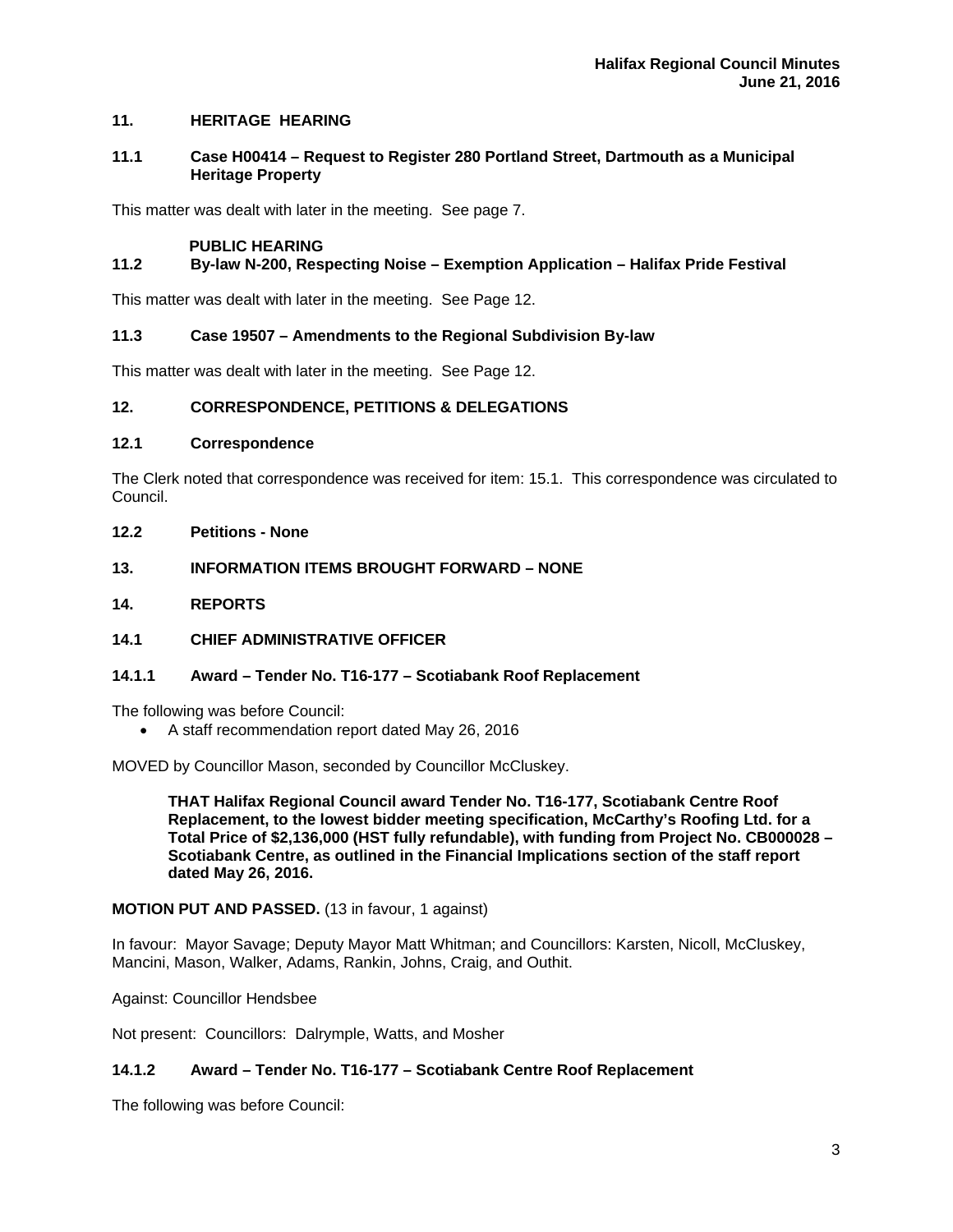A staff recommendation report dated May 27, 2016

MOVED by Councillor Mancini, seconded by Councillor McCluskey

## **THAT Halifax Regional Council:**

- **1. Approve a budget increase of \$387,693 (net HST included) to Project Account No. CR000005, funded through cost sharing with Halifax Water, as outlined in the Financial Implications section of the staff report dated May 27, 2016; and**
- **2. Award Tender No. 16-226, Pavement Renewal & Water Main Renewal Farquharson Street – East Region, to the lowest bidder meeting specifications, Dexter Construction Company Limited for a Total Tender Price of \$647,595 (net HST included) with funding from Project Account No. CR000005 – Street Recapitalization, as outlined in the Financial Implications section of the staff report dated May 27, 2016.**

## **MOTION PUT AND PASSED UNANIMOUSLY.**

Not present: Councillors: Dalrymple, Watts, and Mosher

## **14.1.3 Award – Unit Tender Price No. 16-249, Street Reconstruction, New Concrete Curb & Gutter and Asphalt Walkway Resurfacing, Landrace Crescent – East Region**

The following was before Council:

A staff recommendation report dated May 24, 2016

MOVED by Councillor Mancini, seconded by Councillor Karsten

**THAT Halifax Regional Council award Tender No. 16-249, Street Reconstruction New Concrete Curb & Gutter and Asphalt Walkway Resurfacing, Landrace Crescent – East Region to the lowest bidder meeting specifications, Basin Contracting Limited for a Total Tender Price of \$524,394 (net HST included) with funding from Project Account Nos. CR000005 – Street Recapitalization and CRU01079 – Other Road Related Works, as outlined in the Financial Implications section of the staff report dated May 24, 2016.** 

## **MOTION PUT AND PASSED UNANIMOUSLY.**

Not present: Councillors: Dalrymple, Watts, and Mosher

## **14.1.4 2016-17 Budgets and Business Plans for Area Rated Services**

The following was before Council:

A staff recommendation report dated May 30, 2016

MOVED by Councillor Rankin, seconded by Councillor Adams

**THAT Halifax Regional Council approve the attached Resolution to Approve Area Rates and Amend the Approved Operating Budget for Fiscal 2016-17 (Appendix A), Schedule of Area Tax Rates (Appendix B), and Budgeted Revenues (Appendix C) of the staff report dated May 30, 2016.** 

## **MOTION PUT AND PASSED UNANIMOUSLY.**

Not present: Councillors: Dalrymple, Watts, and Mosher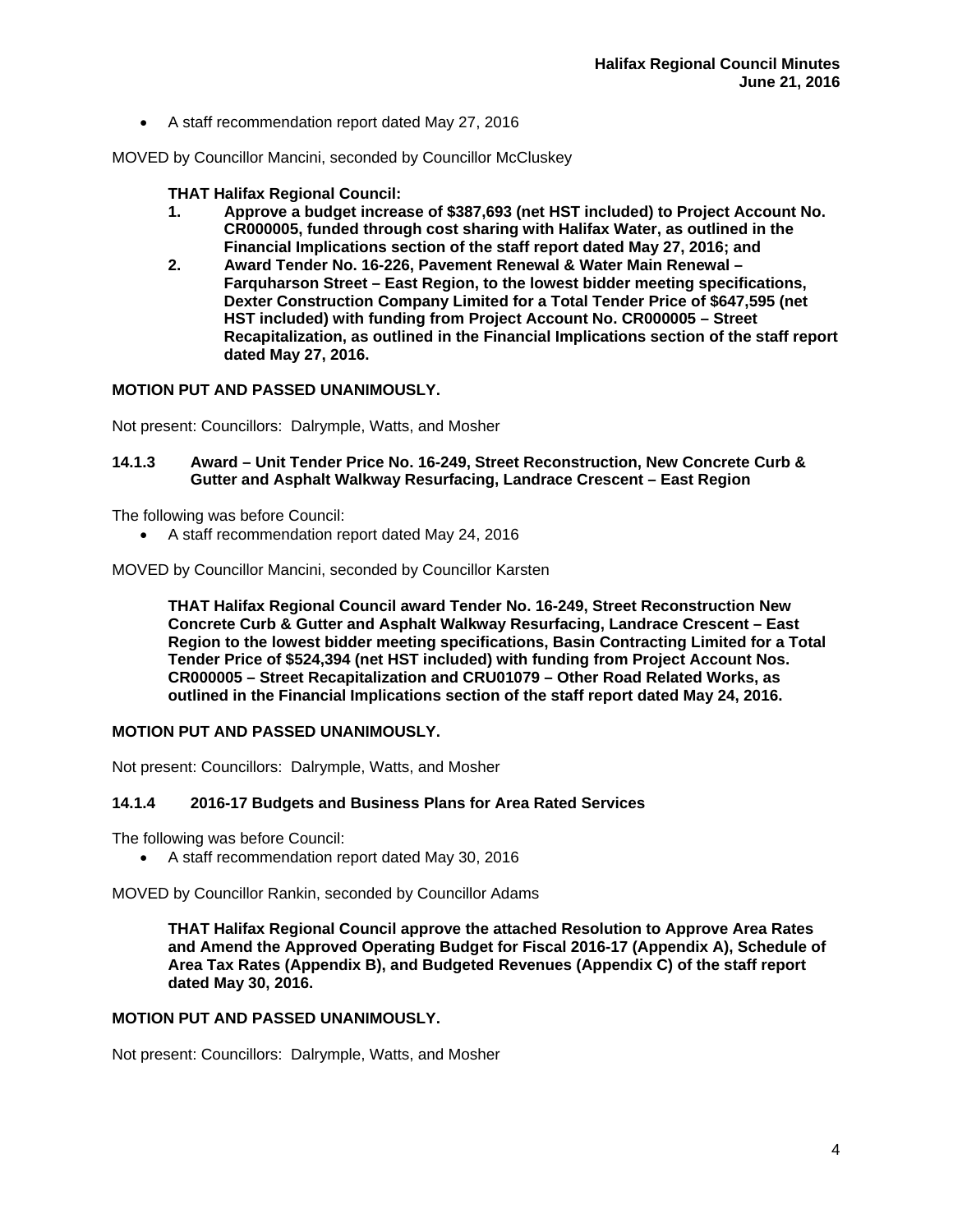# **14.1.5 Discovery Centre Funding Request**

The following was before Council:

A staff recommendation report dated June 7, 2016

MOVED by Councillor Adams, seconded by Councillor Mason

# **THAT Halifax Regional Council**

- **1. Authorize payment of the accrued funding of \$145,000 to the Discovery Centre from the 2015-2016 fiscal year for meeting the terms and conditions as outlined in the executed 2014-2015 Contribution Agreement between HRM and The Discovery Centre;<br>
2.** Approve
- **2. Approve entering into a three-year Contribution Agreement with the Discovery Centre for the 2016-2017, 2017-2018, and 2018-2019 fiscal years with annual funding of \$145,000, subject to appropriation of funds by Regional Council through HRM's annual budgetary approval process; and**
- **3. Direct the Acting Chief Administrative Officer, or his delegate, to negotiate and execute such a three year Contribution Agreement on terms acceptable to the Acting Chief Administrative Officer.**

## **MOTION PUT AND PASSED UNANIMOUSLY.**

Not present: Councillors: Dalrymple, Watts, and Mosher

## **14.1.6 Proposed Amendments to Administrative Order 29, Respecting HRM Civic Addressing Policies – Case CA0106 – Street Naming from March 1 - March 31, 2016**

The following was before Council:

A staff recommendation report dated May 25, 2016

MOVED by Councillor Mancini, seconded by Deputy Mayor Whitman

**THAT Halifax Regional Council adopt the proposed amendments to Administrative Order 29 Respecting HRM Civic Addressing Policies as set out in Attachment A of the staff report dated May 25, 2016 in order to approve the naming of four public streets and the renaming of six portions of a private road as identified in Attachment B and Maps 1 and 2 of the staff report dated May 25, 2016.** 

## **MOTION PUT AND PASSED UNANIMOUSLY.**

Not present: Councillors: Dalrymple, Watts, and Mosher

## **14.1.7 Proposed Amendments to Administrative Order 29, Respecting HRM Civic Addressing Policies Case CA0107 – Street Naming from April 1 – May 31, 2016**

The following was before Council:

A staff recommendation report dated May 31, 2016

MOVED by Councillor Hendsbee, seconded by Deputy Mayor Whitman

**THAT Halifax Regional Council adopt the proposed amendments to Administrative Order 29 Respecting HRM Civic Addressing Policies as set out in Attachment A of the staff report dated May 31, 2016 in order to approve the naming of two new public streets and seven new private lanes as identified in Attachment B and Maps 1-6 of the staff report dated May 31, 2016.**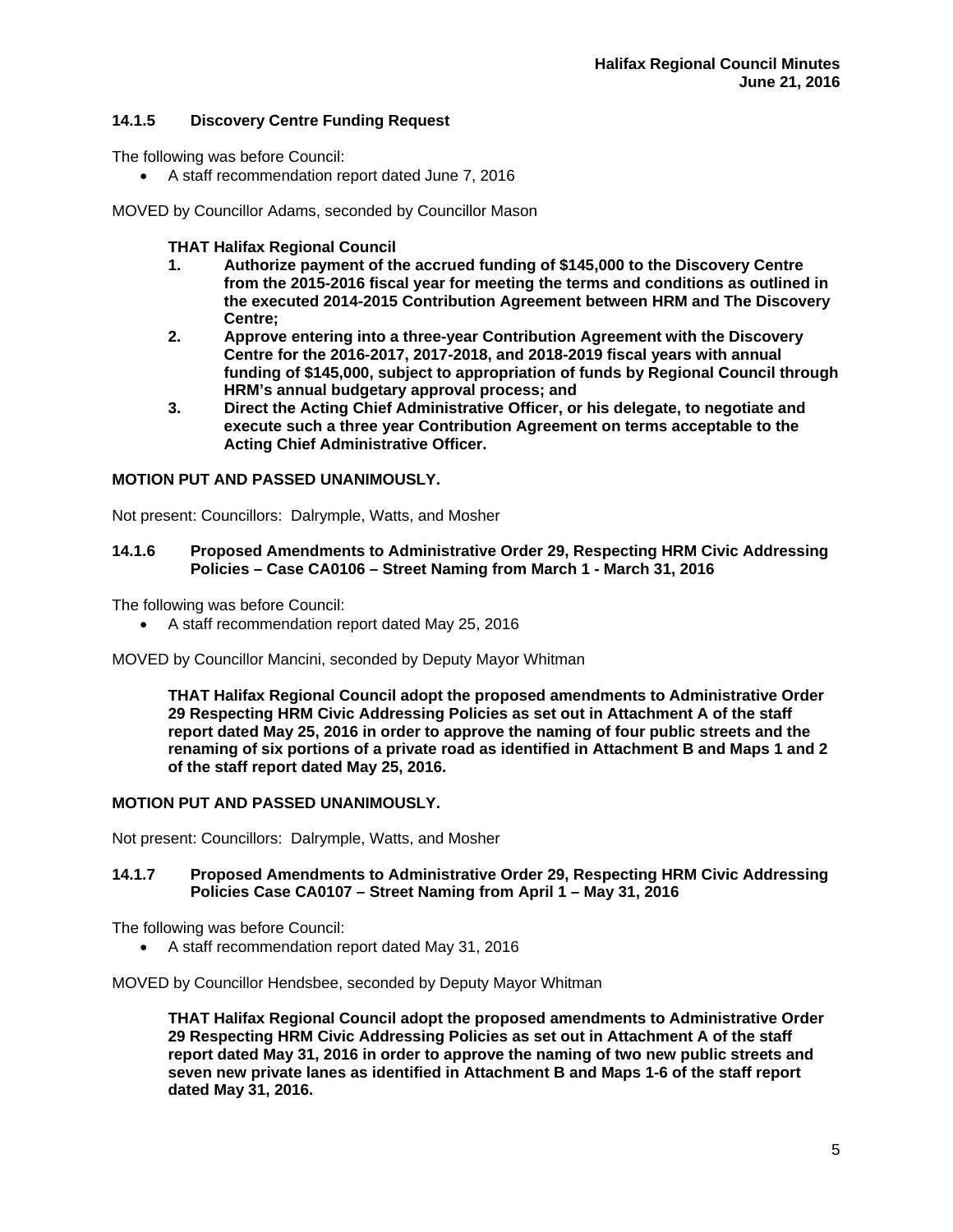## **MOTION PUT AND PASSED UNANIMOUSLY.**

Not present: Councillors: Dalrymple, Watts, and Mosher

## **14.1.8 Case 20211 – Amendments to the Bedford Municipal Planning Strategy and Land Use By-law to allow service stations within the ILI (Light Industrial) Zone, Bedford**

The following was before Council:

A staff recommendation report dated May 25, 2016

MOVED by Councillor Outhit, seconded by Councillor Johns

**THAT Halifax Regional Council direct staff to initiate the process to consider amending the Bedford Municipal Planning Strategy and Land Use By-law to:** 

- **1. Add service stations to the list of permitted uses within the ILI Zone; and**
- **2. Adopt a public participation program for the consideration of said amendments that shall be comprised of a request for written comments from the public through notification that includes the placement of a regular newspaper advertisement and the posting of information on HRM's website, in lieu of a public information meeting and other provisions of the February 25, 1997 Regional Council Resolution Regarding a Public Participation Program for Municipal Planning Strategy Amendments.**

## **MOTION PUT AND PASSED UNANIMOUSLY.**

Not present: Councillors: Dalrymple, Watts, and Mosher

#### **14.1.9 Second Reading, Proposed By-Law U-100, Respecting User Charges**

This matter was dealt with later in the meeting. See page 9.

## **14.1.10 Paving of HRM-owned Gravel Roads**

The following was before Council:

A staff recommendation report dated March 23, 2016

MOVED by Councillor Johns, seconded by Deputy Mayor Whitman

#### **THAT Halifax Regional Council direct staff to:**

- **1. Eliminate new Local Improvement Charges as a funding option for the paving of HRM-owned gravel roads, effective April 1, 2017; and**
- **2. Prioritize the paving of HRM-owned gravel roads in the annual capital plan using operational and technical criteria, with lower-priority, HRM-owned gravel roads remaining unpaved**

A discussion ensued with Mr. David Hubley, Manager, Design and Construction and Mr. Bruce Fisher, Manager, Financial Policy and Planning responding to questions.

Several councillors indicated they did not support the staff recommendation, but instead preferred Alternative 2 presented in the staff report.

In response to a question as to why Sharons Place was not included in the list HRM-owned gravel roads, outlined in attachment 1 of the staff report, Mr. Hubley indicated that the omission was an oversight and he would look into the matter.

At 11:28 a.m. Councillor Watts returned to the meeting.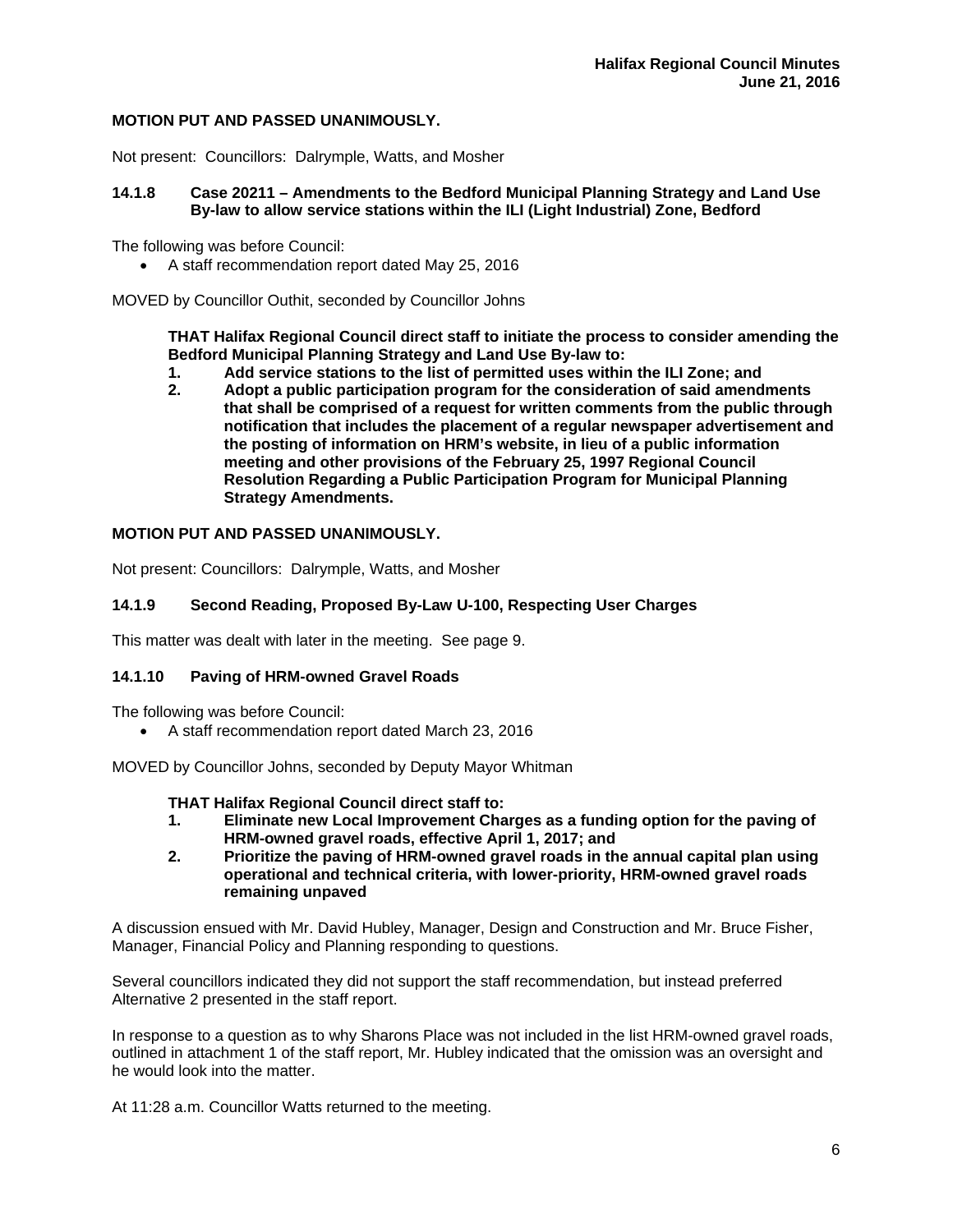## **MOTION PUT AND DEFEATED.** (4 in favour, 11 against)

In favour: Councillors: Walker, Johns, Craig, and Outhit

Against: Mayor Savage; Deputy Mayor Whitman; and Councillors: Hendsbee, Karsten, Nicoll, McCluskey, Mancini, Mason, Watts, Adams, and Rankin

Not present: Councillors Dalrymple and Mosher

MOVED by Councillor Rankin, seconded by Councillor Adams

**THAT Regional Council direct staff to revise the Local Improvement Charge (LIC) Policy based on Option 1, hence eliminating the right of petition and lowering the LIC rate from 50% to 33%. The net cost to HRM would be \$4.1m.** 

MOVED by Councillor Craig, seconded by Councillor Johns

**THAT the motion be amended that staff be further directed to consider including additional criteria when considering the paving of gravel roads, such as public parking, and/or public use, with the intent of reducing the overall costs paid by the taxpayer.** 

Mayor Savage advised that Council would recess for a lunch break, and following this it would deal with the Heritage Hearing, and then reconvene discussion on item 14.1.10.

At 11:52 a.m. Council recessed.

At 1:00 p.m. Council reconvened and Councillors Dalrymple and Mosher joined the meeting.

Council dealt with item 11.1 at this time.

## **11.1 Case H00414 – Request to Register 280 Portland Street, Dartmouth as a Municipal Heritage Property**

The following was before Council:

- $\bullet$
- A report from the Heritage Advisory Committee dated March 8, 2016 with attached staff recommendation report dated January 18, 2016
- Correspondence dated June 7, 2016 from Allison Chubbs
- An extract of the Regional Council March 22, 2016 minutes regarding this matter
- A revised location map for 280 Portland Street
- A presentation entitled Case H00414: Consideration of 280 Portland Street, Dartmouth as a Municipal Heritage Property

Ms. Shilo Gempton, Planner 1 provided the staff presentation on the application by Ms. Allison Chubbs to have her property located at 280 Portland Street, Dartmouth, registered as a municipal heritage property. In her remarks, she noted that there had been an error on the location map of the initial staff report, and that a revised location map had been circulated to Council.

In response to a question, Ms. Gempton confirmed that the registration forms were revised to ensure the correct location map, PID number, and civic address have been registered on the property, and that notification was sent to the owner, as well as being registered on title.

Mayor Savage advised that the property owner could come forward at this time to address Council, if she wished. No one came forward.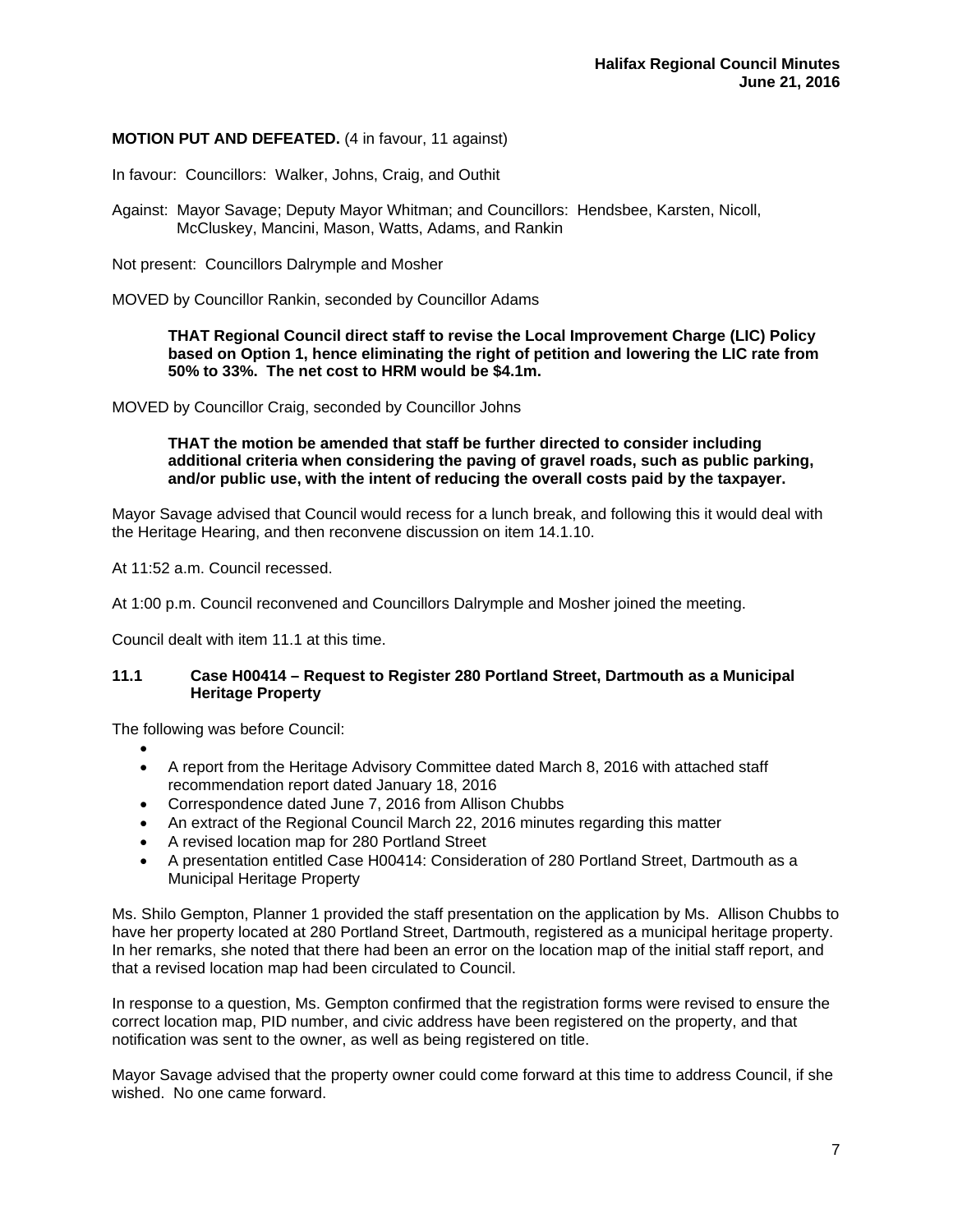MOVED by Deputy Mayor Whitman, seconded by Councillor Watts

#### **THAT the heritage hearing close.**

MOVED by Councillor McCluskey, seconded by Councillor Mancini

**THAT Halifax Regional Council approve the registration of 280 Portland Street, Dartmouth as shown on the revised Location Map for 280 Portland Street, as a municipal heritage property.** 

#### **MOTION PUT AND PASSED UNANIMOUSLY.**

Council continued discussion on item 14.1.10. The following motion and amendment were on the floor:

MOVED by Councillor Rankin, seconded by Councillor Adams

**THAT Regional Council direct staff to revise the Local Improvement Charge (LIC) Policy based on Option 1, hence eliminating the right of petition and lowering the LIC rate from 50% to 33%. The next cost to HRM would be \$4.1m.** 

MOVED by Councillor Craig, seconded by Councillor Johns

**THAT the motion be amended that staff be further directed to consider including additional criteria when considering the paving of gravel roads, such as public parking, and/or public use, with the intent of reducing the overall costs paid by the taxpayer.** 

In response to a question of whether the amendment would cause a delay for staff in regard to the work outlined in the main motion, Mr. Fisher indicated that it would not create a delay.

The Mayor called for the vote on the amendment

## **MOTION TO AMEND WAS PUT AND PASSED**. (13 in favour, 4 against)

In favour: Mayor Savage; Deputy Mayor Whitman; and Councillors: Dalrymple, Nicoll, Mancini, Mason, Watts, Mosher, Adams, Rankin, Johns, Craig, and Outhit

Against: Councillors: Hendsbee, Karsten, McCluskey, and Walker.

A discussion ensued with regard to the LIC rate percentage split, and the mover of the motion agreed to a friendly amendment to reflect the split as being 33 1/3% instead of 33%.

The Mayor called for the vote on the amended motion, which now reads as follows:

MOVED by Councillor Rankin, seconded by Councillor Adams

**That Halifax Regional Council direct staff to revise the Local Improvement Charge (LIC) Policy based on Option 1 as described in the report dated March 23, 2016, eliminating the right of petition, lowering the LIC rate from 50% to 33 1/3%, resulting in the net cost to HRM of \$4.1m, and staff be further directed to consider including additional criteria when considering the paving of gravel roads, such as public parking, and/or public use, with the intent of reducing the overall costs paid by the taxpayer.** 

**MOTION, AS AMENDED, WAS PUT AND PASSED UNANIMOUSLY.**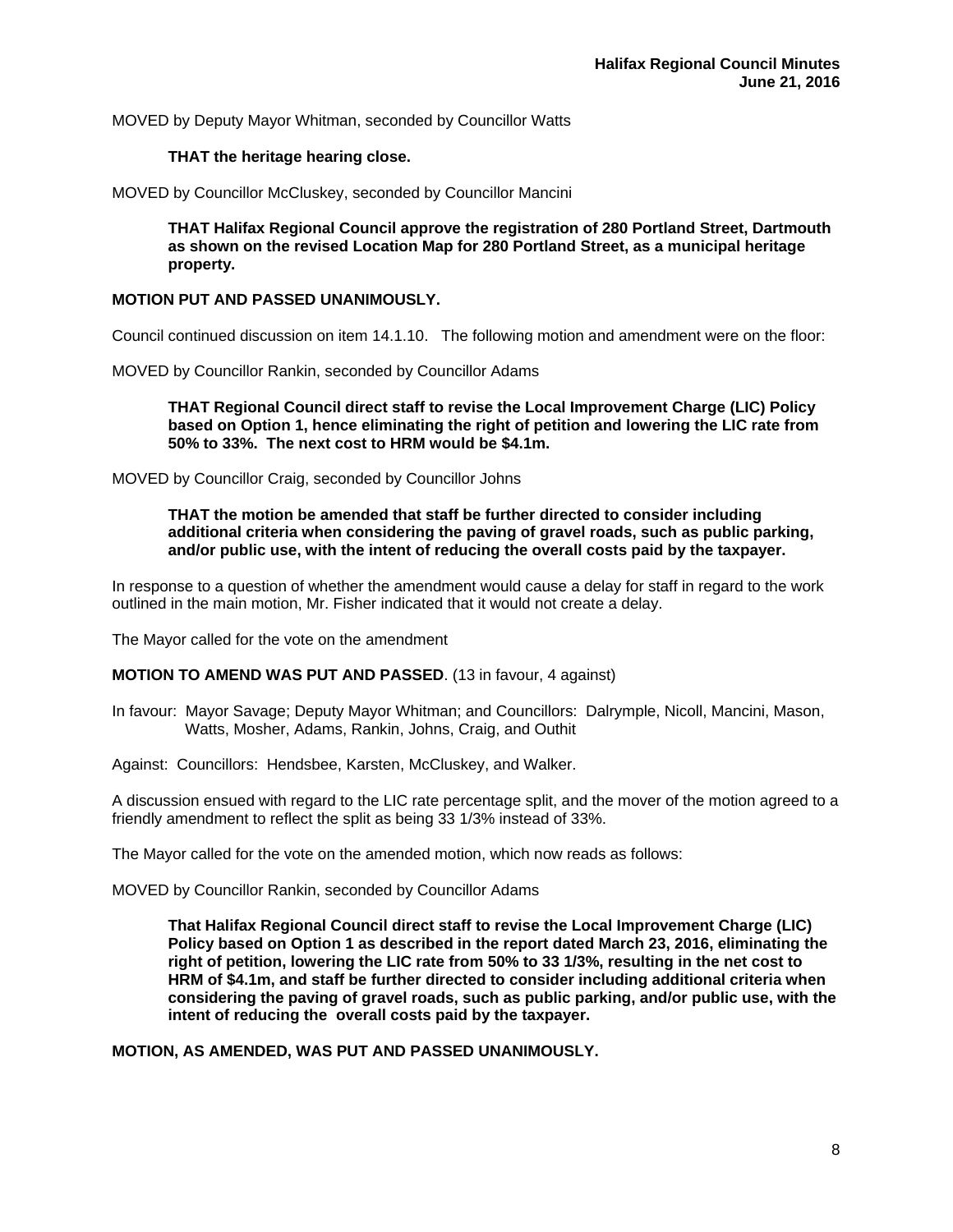# **14.1.9 Second Reading, Proposed By-Law U-100, Respecting User Charges**

The following was before Council:

- A staff recommendation report dated April 7, 2016
- An extract of the Regional Council Minutes from May 31, 2016
- Correspondence from Beck Marval

MOVED by Councillor Watts, seconded by Deputy Mayor Whitman

**THAT Halifax Regional Council adopt By-Law U-100, the User Charges By-law attached to the staff report dated April 7, 2016 as Attachment 1, with the amendment passed at First Reading to delete "before July 1, 2016" from Section 3(h) (Schedule 1) with respect to Beaver Bank Monarch Drive Elementary School.** 

## **MOTION PUT AND PASSED UNANIMOUSLY.**

# **14.1.11 Standing Committee Role – Staff Report Production**

The following was before Council:

A staff recommendation report dated May 27, 2016

MOVED by Councillor Mosher, seconded by Deputy Mayor Whitman

#### **THAT Halifax Regional Council direct the CAO to ensure all Regional Council staff report requests where the subject matter aligns with any approved Standing Committee terms of reference are delivered to Regional Council after any review by the Standing Committee.**

In response to a question of clarification, Mr. Traves, Acting CAO, explained that any matter dealt with by a Standing Committee which had originated at Regional Council, will be forwarded to Regional Council from the Standing Committee..

## **MOTION PUT AND PASSED UNANIMOUSLY.**

## **14.1.12 Councillor Appointment – Diverse Voices for Change Local Working Group**

The following was before Council:

A staff recommendation report dated June 13, 2016

MOVED by Councillor Watts, seconded by Councillor Karsten

## **THAT Halifax Regional Council appoint Councillor Linda Mosher to the Diverse Voices for Change Local Working Group for a term to August 31, 2018.**

# **MOTION PUT AND PASSED UNANIMOUSLY.**

## **14.1.13 Federal Infrastructure Applications**

The following was before Council:

A revised staff recommendation report dated May 19, 2016.

MOVED by Councillor Rankin, seconded by Councillor Karsten

## **THAT Halifax Regional Council:**

 **Submit the seven projects described below, totaling \$66.05 million, for cost-shared funding approval under the Clean Water & Wastewater Fund (CWWF);**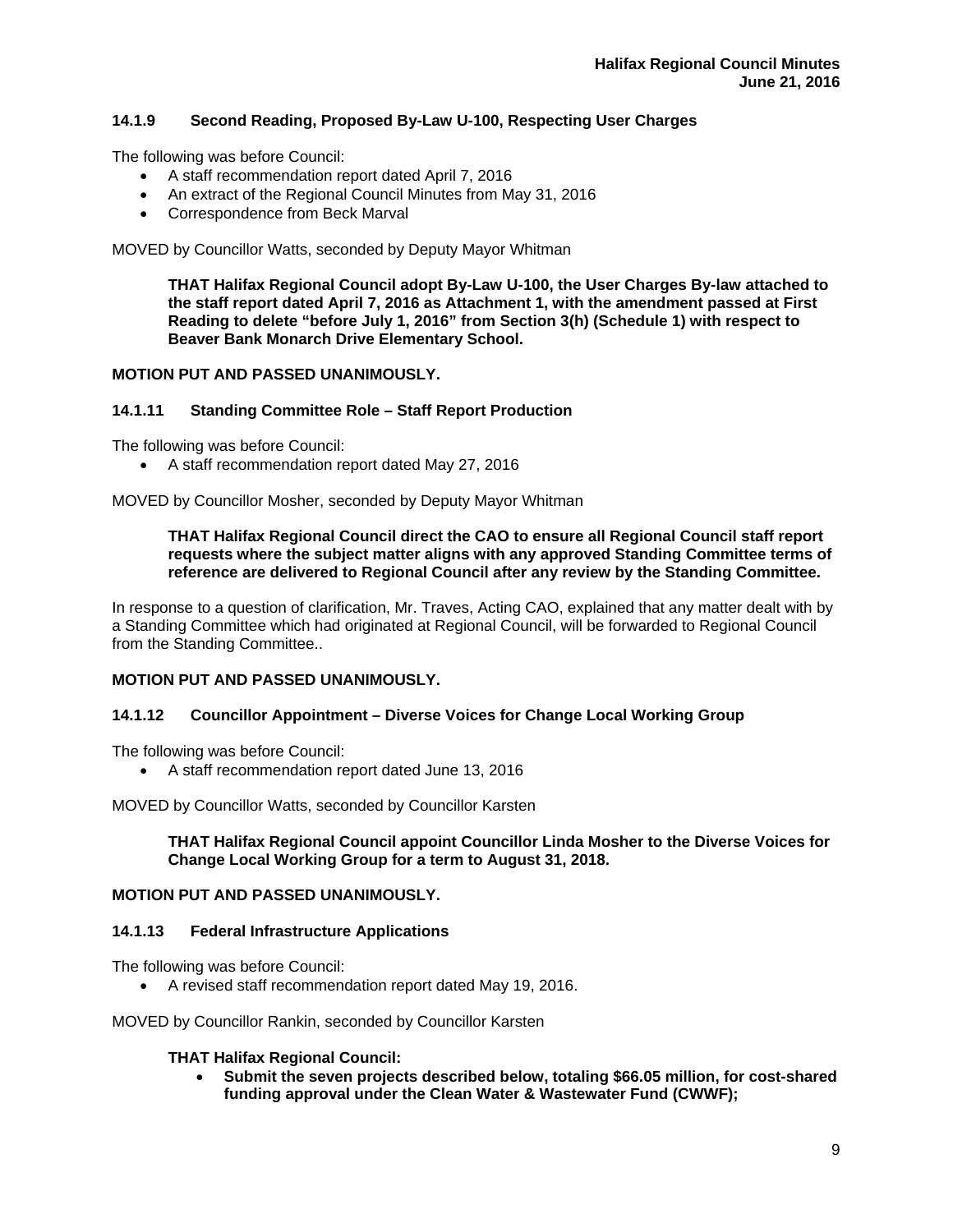- **Submit the 16 proposed transit projects described below, totaling \$58.21 million, for cost-shared funding approval under the Public Transit Infrastructure Fund (PTIF); and**
- **Direct staff to submit applications and undertake necessary advocacy work to secure funds.**
- **Request the Mayor and staff to advocate with the Province and Federal Government for the equitable distribution of Building Canada Funds projects across the province, including in HRM.**

Ms. Anne Totten, Intergovernmental Affairs Advisor responded to questions.

Councillor Adams advised that he was aware of a combined water and sewer system, which is a less expensive option, and that he would like to bring this forward to Halifax Water for consideration in regard to the Herring Cove System. Councillor Adams noted that this particular system has been used on Armshore Drive and Springfield Lake.

In response to Councillor Adams, Mr. Traves, Acting CAO advised that he would provide assistance to the Councillor in this regard.

## **MOTION PUT AND PASSED UNANIMOUSLY.**

Not present: Councillor Johns

## **14.2 TRANSPORTATION STANDING COMMITTEE**

**14.2.1 First Reading Proposed By-law A-501, Amendment to By-law A-500 the Amending Bylaw and Proposed Administrative Order 2016-003-ADM – Mitigation of Construction Impacts** 

The following was before Council:

 A recommendation report dated June 14, 2016 submitted by the Chair of the Transportation Standing Committee, with an attached staff report dated April 13, 2016

MOVED by Councillor Mason, seconded by Councillor Outhit

**THAT Halifax Regional Council give First Reading to proposed By-law A-501 amending Bylaw A-500, the Amending By-law, as contained in Attachment B of the staff report dated April 13, 2016, the purpose of which is to amend By-law B-201, the Building By-law; By-law E-200, the Encroachments By-law; and, By-law S-300, the Streets By-law.** 

In response to a question, Mr. Peter Duncan, Manager, Operations Support, indicated that staff expect the proposed by-law will help overcome some of the challenges faced in regard to communication and coordination between business units. With regard to a question on encroachment fees for overhanging signs, Mr. Duncan advised that he did not have this information at this time, and that he would follow-up with the Councillor.

## **MOTION PUT AND PASSED UNANIMOUSLY.**

Not present: Councillor Johns

## **14.2.2 Side Guard Protection on HRM Fleet**

The following was before Council:

 A recommendation report dated June 14, 2016 submitted by the Chair of the Transportation Standing Committee, with an attached staff report dated May 20, 2016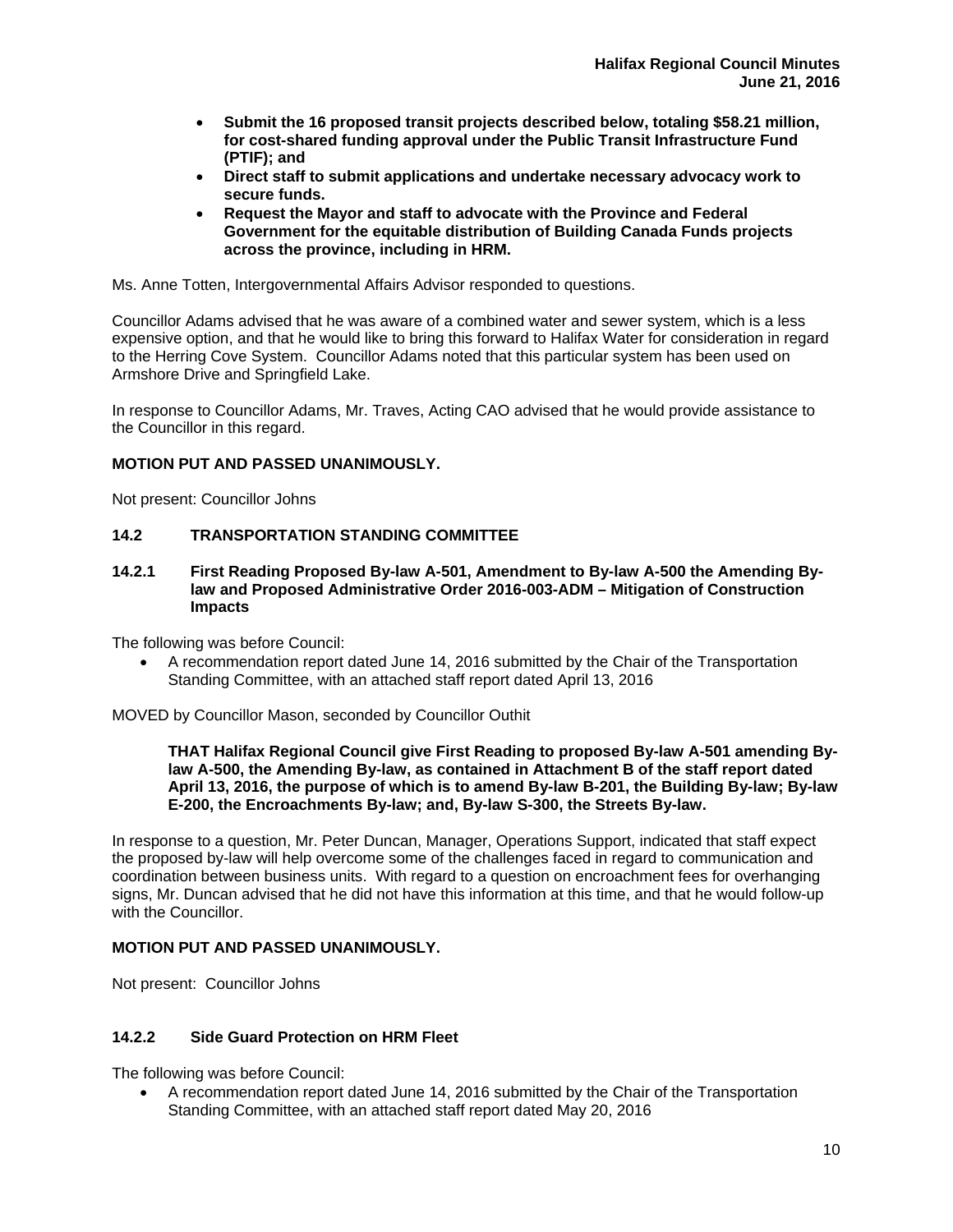MOVED by Councillor Mason, seconded by Councillor McCluskey

**THAT Halifax Regional Council:** 

- **1. Direct staff to require side guard protection to achieve an approximate maximum ground clearance of 350mm, except where impractical, on: a. vehicles over 4500kg purchased or leased by Halifax Regional Municipality after April 1, 2017, and; b. contracted service provider vehicles over 4500kg on contracts awarded after April 1, 2017; and,**
- **2. Direct staff to include sufficient funding in the preliminary 2017-18 Budget and Business Plan to acquire side guard protection on all appropriate vehicles purchased by, leased by, or contracted to deliver service to Halifax Regional Municipality; and**
- **3. Direct staff to submit a report to Transportation Standing Committee in mid-2018 detailing:** 
	- **a. the status of side guard protection implementation at that time; and b. recommendations on a retrofit program to complete the implementation of fleet vehicles not subject to replacement by 2022; and,**
- **4. Request that Halifax Water Commission review and report to Regional Council on the application of side guard protection to their fleet and contracted vehicles for 2017 and beyond.**

## **MOTION PUT AND PASSED UNANIMOUSLY.**

Not present: Councillor Johns

## **15. MOTIONS**

## **15.1 Councillor Nicoll**

The following was before Council:

- A Councillor Request for Consideration form submitted by Councillor Nicoll
- Correspondence submitted from: Kevin Fraser, Board Chair, Cole Harbour Place; Peter L. Giffin; Lena Fraser, Michaela Trainor, Donna Lee, Bob Rhodenizer

MOVED by Councillor Nicoll, seconded by Councillor McCluskey

**THAT Halifax Regional Council request a staff recommendation report with respect to Administrative Orders 29, Respecting HRM Civic Addressing Policies, Administrative Order 46, the HRM Asset Naming Administrative Order, and By-law C-300, the Civic Addressing By-law, to allow the possible renaming of Forest Hills Parkway to Sidney Crosby Parkway and that staff be directed to forward the draft amendments for Regional Council consideration no later than July 26, 2016.** 

Councillor Nicoll advised that the intent of her motion to was to determine whether HRM has the ability to rename the Forest Hills Parkway, and to determine the impact of doing so for the residents and businesses of the area or whether is another way of achieving the desired outcome of recognizing the accomplishments of Sidney Crosby. She added that there is no urgency to this matter therefore the date of July 26, 2016 could be removed if Council wished.

Councillor Hendsbee proposed a friendly amendment to the motion to remove the reference that 'staff be directed to forward the draft amendments for Regional Council for consideration for no later than July 26, 2016', and replace it with a request that staff consider other options for commemoration The mover of the motion agreed that the amendment was friendly. The motion now reads: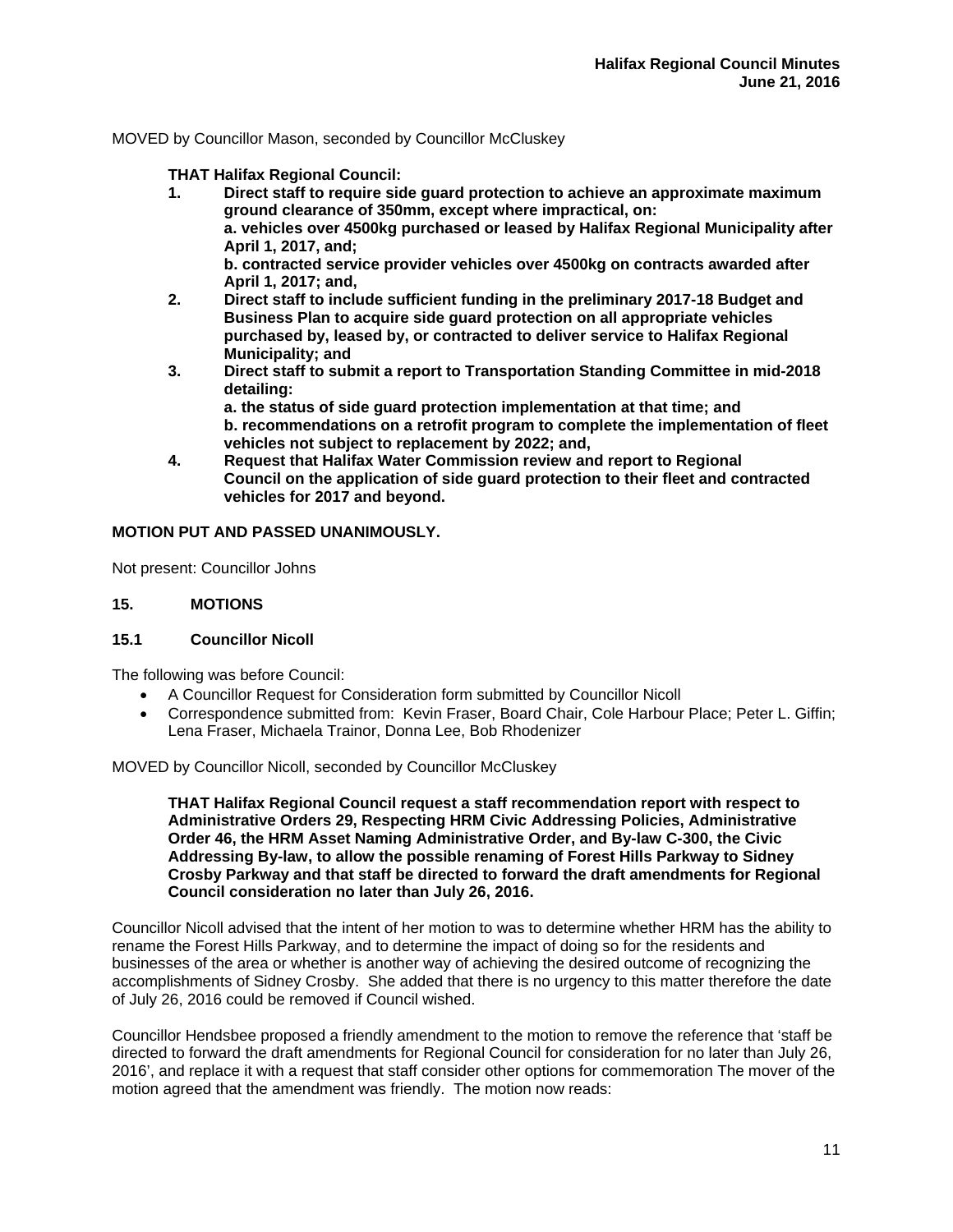MOVED by Councillor Nicoll, seconded by Councillor McCluskey

**THAT Halifax Regional Council request a staff recommendation report with respect to Administrative Orders 29, Respecting HRM Civic Addressing Policies, Administrative Order 46, the HRM Asset Naming Administrative Order, and By-law C-300, the Civic Addressing By-law, to allow the possible renaming of Forest Hills Parkway to Sidney Crosby Parkway and staff consider other options for commemoration.** 

#### **MOTION PUT AND PASSED UNANIMOUSLY.**

Council recessed at 2:58 p.m. and reconvened in camera (in private) at 3:17 p.m.

Council reconvened at 6:00 p.m.

## **11. PUBLIC HEARING**

#### **11.2 By-law N-200, Respecting Noise – Exemption Application – Halifax Pride Festival**

The following was before Council:

A staff recommendation report dated May 30, 2016

Ms. Tanya Philips, Manager, By-Law Standards provided information regarding the Halifax Pride Festival Exemption Application as set out in the staff report dated May 30, 2016.

The applicant declined the Mayor's invitation to address Council.

The Mayor reviewed the rules of procedure for public hearings and opened the public hearing for anyone wishing to speak on the matter. The Mayor called three times for anyone wishing to speak. There being none, it was MOVED by Councillor McCluskey, seconded by Councillor Mason

## **THAT the public hearing close.**

#### **MOTION PUT AND PASSED.**

MOVED by Councillor Mason, seconded by Councillor Watts

**THAT Halifax Regional Council approve the Halifax Pride's application for an exemption from the provisions of the Noise By-Law pursuant to the contents of the staff report date May 30, 2016.** 

## **MOTION PUT AND PASSED UNANIMOUSLY.**

#### **11.3 Case 19507 – Amendments to the Regional Subdivision By-law**

The following was before Council:

- A recommendation report dated May 20, 2016 submitted by the Chair of the Community Planning and Economic Development Standing Committee, with an attached staff report dated March 30, 2016
- A copy of the Regional Subdivision By-law dated October 2014
- A staff presentation dated June 21, 2016
- An extract of draft minutes from the Regional Council meeting held on May 31, 2016
- A submission provided by Michele Raymond

Erin MacIntyre, Planner presented Case 19507 outlining amendments to the Regional Subdivision By-law as set out in the staff report dated March 30, 2016.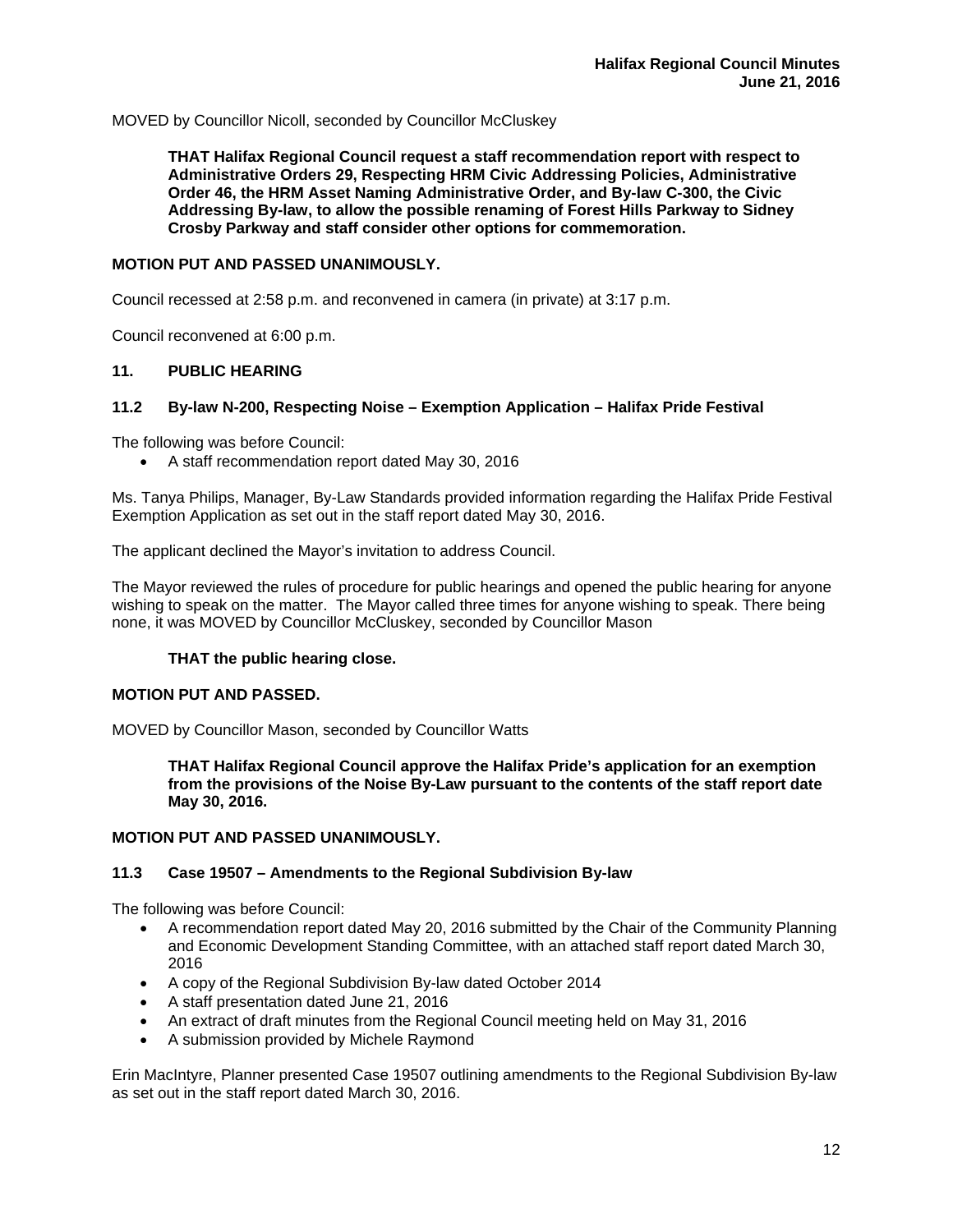The Mayor reviewed the rules of procedure for public hearings and opened the public hearing for anyone wishing to speak on the matter.

**Michèle Raymond, Halifax** spoke to her experiences with the existing Regional Subdivision By-law and urged Council to consider safeguards to prevent the types of situations that led to litigation regarding her property. She recommended that subdivision agreements be signed and filed a defined period of time before a final plan of subdivision is registered and suggested that Council reject the amendments to clause 9.

The Mayor called three times for any other members of the public wishing to speak on the matter. There being none, it was MOVED by Councillor Watts, seconded by Councillor Nicoll

## **THAT the public hearing close.**

## **MOTION PUT AND PASSED.**

MOVED by Councillor Rankin, seconded by Councillor Nicoll

## **THAT Halifax Regional Council:**

**1. Approve the proposed amendments to the Regional Subdivision By-law as contained in Attachment A of the March 30, 2016 staff report with the additional amendment made at First Reading:** 

**That section 31 is amended by adding subsections (3) and (4) directly after subsection (2) as follows:** 

**(3) Other than lots meeting the requirements of section 34, wherever possible, side lot lines shall be substantially at right angles or radial to street lines. (4) Wherever possible, lots shall be uniform in shape and the rear lot lines of a series of adjoining lots shall be continuous, not stepped or jogged; and** 

**2. Approve the proposed amendments to Administrative Order Number 15 Respecting License, Permit and Processing Fees as contained in Attachment B of the staff report dated March 30, 2016.** 

MOVED by Councillor Rankin, seconded by Councillor Karsten

#### **THAT the motion be amended to replace the two instances of "shall be" in section 31 subsection (4) with "are to be."**

Councillor Rankin indicated that the amendment was intended to emphasize that discretion should be used when the clause is applied.

Ms. Karen Brown, Acting Municipal Solicitor advised that such an amendment would be considered nonsubstantive.

## **MOTION TO AMEND PUT AND PASSED.** (13 in favour, 4 against)

In favour: Deputy Mayor Whitman, Councillors Dalrymple, Hendsbee, Karsten, Nicoll, McCluskey, Mancini, Mason, Adams, Rankin, Johns, Craig and Outhit.

Against: Mayor Savage, Councillors Watts, Mosher and Walker.

Responding to questions of clarification, Ms. Kelly Denty, Manager, Current Planning indicated:

- Subdivision agreements become publicly available once registered, but can be made available to members of the public who wish to review it before registration;
- ‐ Clause 9 is meant to reflect the intent of Council through the Regional Plan; and
- Staff are in the early stages of considering future amendments which may include provisions regarding sustainability, rural standards for street lighting, and conservation lands.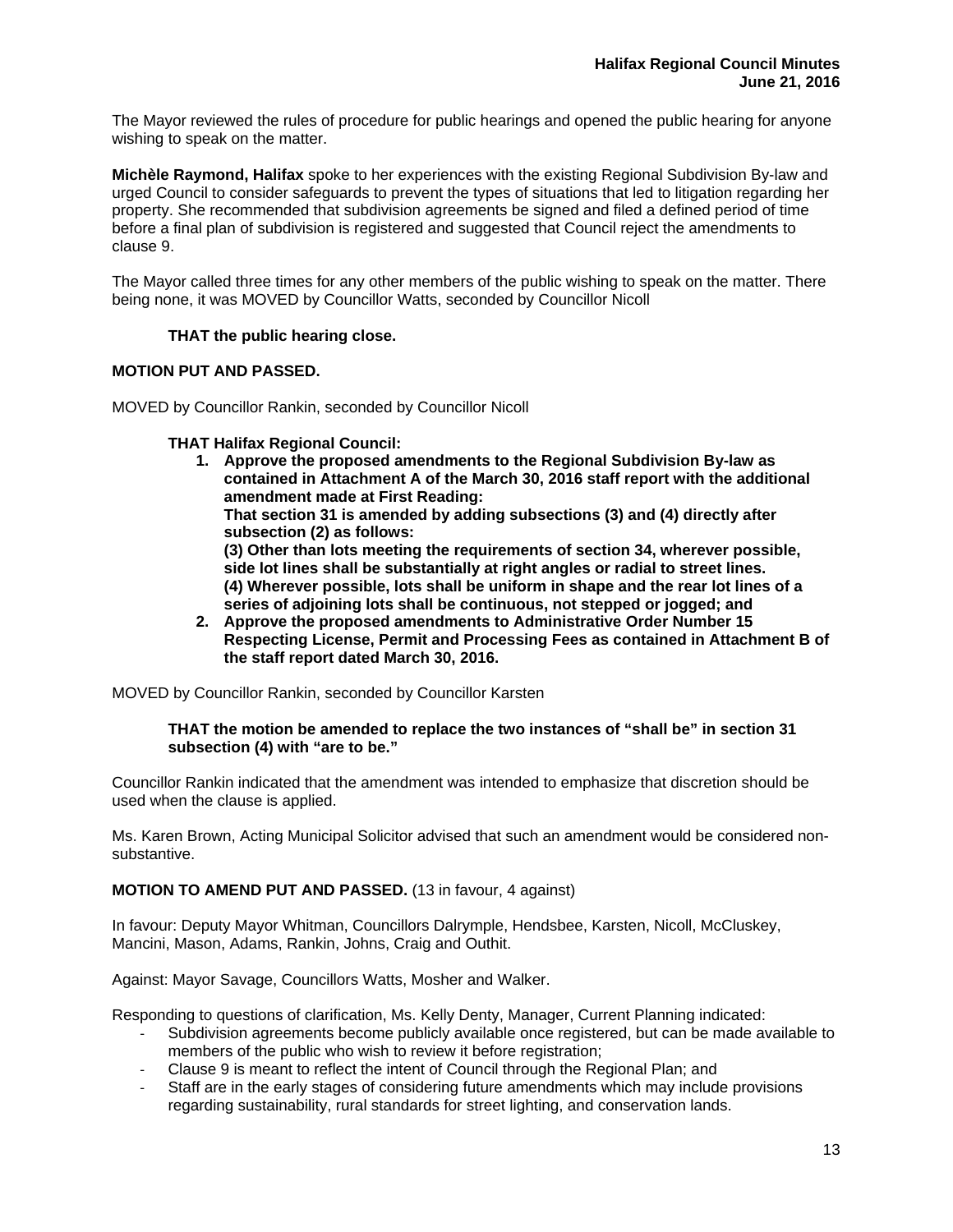The question was called on the amended motion as follows:

**THAT Halifax Regional Council:** 

**1. Approve the proposed amendments to the Regional Subdivision By-law as contained in Attachment A of the March 30, 2016 staff report with the additional amendment made at First Reading:** 

**That section 31 is amended by adding subsections (3) and (4) directly after subsection (2) as follows:** 

**(3) Other than lots meeting the requirements of section 34, wherever possible, side lot lines shall be substantially at right angles or radial to street lines. (4) Wherever possible, lots are to be uniform in shape and the rear lot lines of a series of adjoining lots are to be continuous, not stepped or jogged; and** 

**2. Approve the proposed amendments to Administrative Order Number 15 Respecting License, Permit and Processing Fees as contained in Attachment B of the staff report dated March 30, 2016.** 

# **AMENDED MOTION PUT AND PASSED UNANIMOUSLY.**

Council proceeded to consider Item 18 - Notices of Motion at this time.

# **18. NOTICES OF MOTION**

## **18.1 Councillor Rankin**

"TAKE NOTICE that, at the next meeting of Halifax Regional Council to be held on July 19, 2016, I propose to direct staff, in their forthcoming report with respect to the Facilitator's Report Regarding Negotiation of the Proposed Boundaries for the Blue Mountain/Birch Cove Lakes Regional Park, that they address the facilitator's recommendation in her published report that HRM needs a policy of 'how much parkland it requires and is prepared to pay for, taking into account all factors including the adjacent (Provincial) wilderness park' (Page 3 of Referenced Report)."

Providing further information, Mr. John Traves, Acting Chief Administrative Officer advised that the process that was followed with respect to the Blue Mountain Birch Cove Lakes Regional Park was the result of an agreement between the property owners and Halifax Regional Municipality and not the regular process the municipality would undertake. Mr. Traves indicated that the June 20, 2016 public meeting was held at the discretion of the facilitator and was intended solely for the purpose of providing written feedback to bring before Council.

## **16. IN CAMERA (IN PRIVATE)**

## **16.1 Property Matter**

## **16.1.1 Release of Buy-Back Agreement – City of Halifax Non Profit Housing Society – 2275 Brunswick Street, Halifax – Private and Confidential Report – Deferred from June 14, 2016**

This matter was discussed during the In Camera (In Private) session held earlier in the meeting. The following motion was ratified in public session.

MOVED by Councillor Watts, seconded by Councillor Mason

## **THAT Halifax Regional Council:**

**1. Authorize staff to release the Buy-Back Agreement registered against 2275 Brunswick Street, as directed by Halifax Regional Council at its In Camera (In Private) meeting dated June 21, 2016; and**